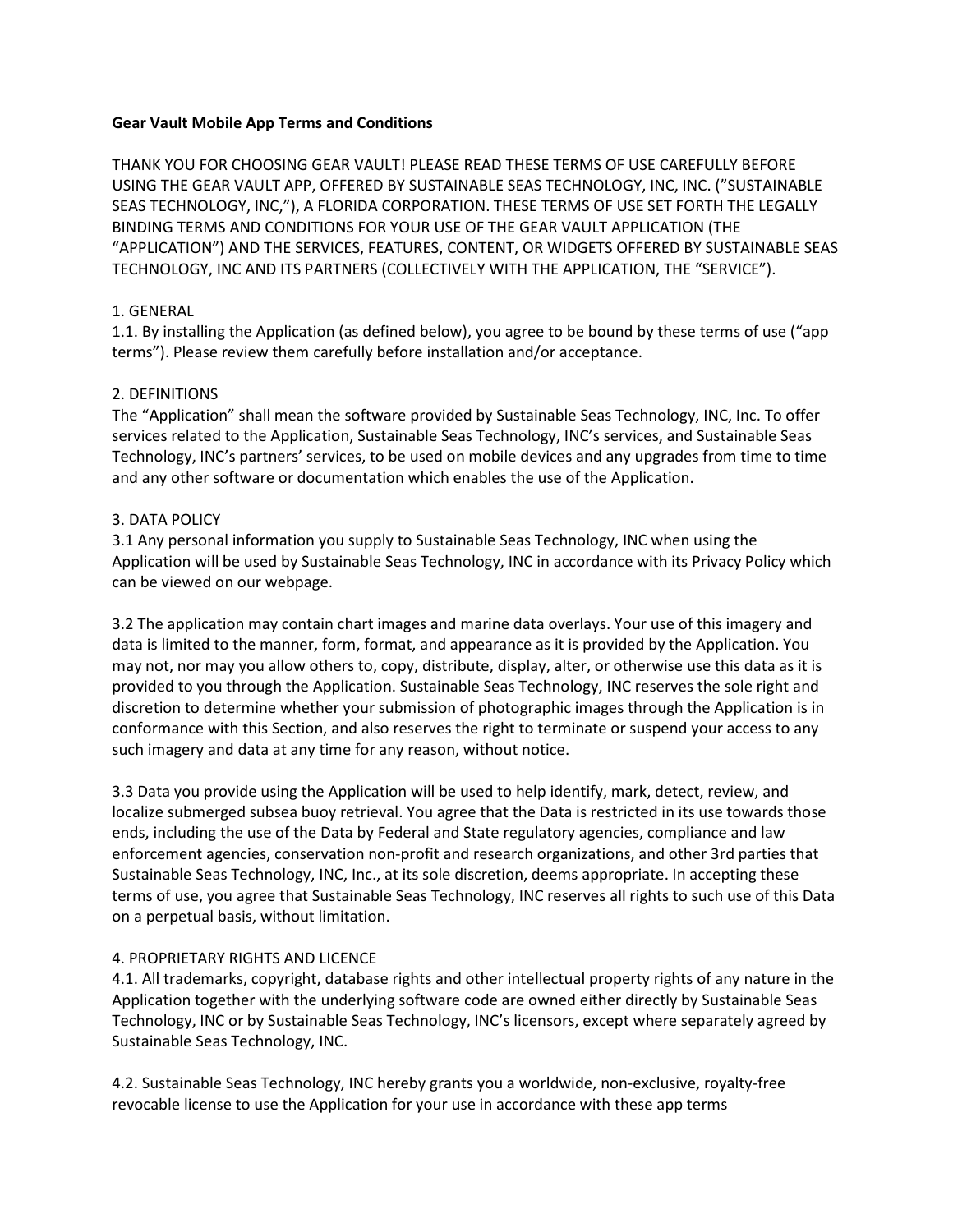4.3 RMW's GEAR VAULT Data © 2021 by Sustainable Seas Technology, Inc and the Ropeless Manufacturer's Workgroup. All Rights Reserved. Permission to copy, modify, and distribute the data, and the copyrightable expressions that include the data produced by Sustainable Seas Technology, INC and the Ropeless Manufacturer's Workgroup from its use of the "System for marking, detection, review, and localization of submerged subsea buoy retrieval systems" (officially docketed at Sustainable Seas Technology, Inc and the Ropeless Manufacturer's Workgroup Gear Vault Project 1) ("WORK") is granted by Sustainable Seas Technology, Inc and the Ropeless Manufacturer's Workgroup solely for educational and non-profit research and non-profit commercial purposes, without fee, provided that the above copyright notice, this paragraph and the following three paragraphs appear in all copies. Those desiring to incorporate WORK into commercial products or use WORK and its associated copyrights for commercial purposes should contact the Sustainable Seas Technology, INC at 9294 66<sup>th</sup> Loop, Ocala, Florida, 34481; email: admin@sustainableseastechnology.org +1-860-287-7221; for a commercial license.

# 5. CONDITIONS OF USE

5.1. You will not, nor allow third parties on your behalf to (i) make and distribute copies of the Application (ii) attempt to copy, reproduce, alter, modify, reverse engineer, disassemble, decompile, transfer, exchange or translate the Application; or (iii) create derivative works of the Application of any kind whatsoever.

5.2. The Application is currently made available to you free of charge for your personal, non-commercial use. Sustainable Seas Technology, INC reserves the right to amend or withdraw the Application, or charge for the application or service provided to you in accordance with these app terms, at any time and for any reason.

5.3. You acknowledge that the terms of agreement with your respective mobile network provider ("Mobile Provider") will continue to apply when using the Application. As a result, you may be charged by the Mobile Provider for access to network connection services for the duration of the connection while accessing the Application or any such third-party charges as may arise. You accept responsibility for any such charges that arise.

5.4. If you are not the bill payer for the mobile telephone or handheld device being used to access the Application, you will be assumed to have received permission from the bill payer for using the Application.

5.5 THE APPLICATION IS NOT INTENDED FOR NAVIGATIONAL USE AND SHOULD NOT BE RELIED UPON FOR SUCH PURPOSE. ALWAYS NAVIGATE BY REFERENCE TO A CURRENT NAVIGATIONAL CHART OR MAP. IN NO EVENT SHALL SUSTAINABLE SEAS TECHNOLOGY, INC OR ANY ORGANIZATION THAT HAS BEEN INVOLVED WITH THE APPLICATION IN ANY WAY HAVE ANY LIABILITY ARISING OUT OF ANY NAVIGATIONAL USE OF ANY OF THE PRODUCTS. SUSTAINABLE SEAS TECHNOLOGY, INC AND ITS PARTNERS ARE NOT LIABLE FOR ANY INCORRECT DATA PROVIDED BY NOAA OR OTHER DATA PROVIDERS SUPPLYING 3RD PARTY MAPS, CHARTS OR OTHER GEO-BASED DATUM. UNDER NO CIRCUMSTANCES SHALL SUSTAINABLE SEAS TECHNOLOGY, INC OR ITS PARTNERS BE RESPONSIBLE FOR ANY LOSS OR DAMAGE, INCLUDING PERSONAL INJURY OR DEATH, RESULTING FROM USE OF THE APPLICATION

5.6 THE APPLICATION IS NOT INTENDED TO REPLACE POSTED SPEED AND SAFETY ZONES BY PUBLIC LAW ENFORCEMENT AGENCIES. YOU AGREE THAT THE APPLICATION WILL BE USED SOLELY AS AN INFORMATIONAL TOOL DESIGNED TO COMPLEMENT, NOT REPLACE SUCH POSTINGS BE THEY PHYSICAL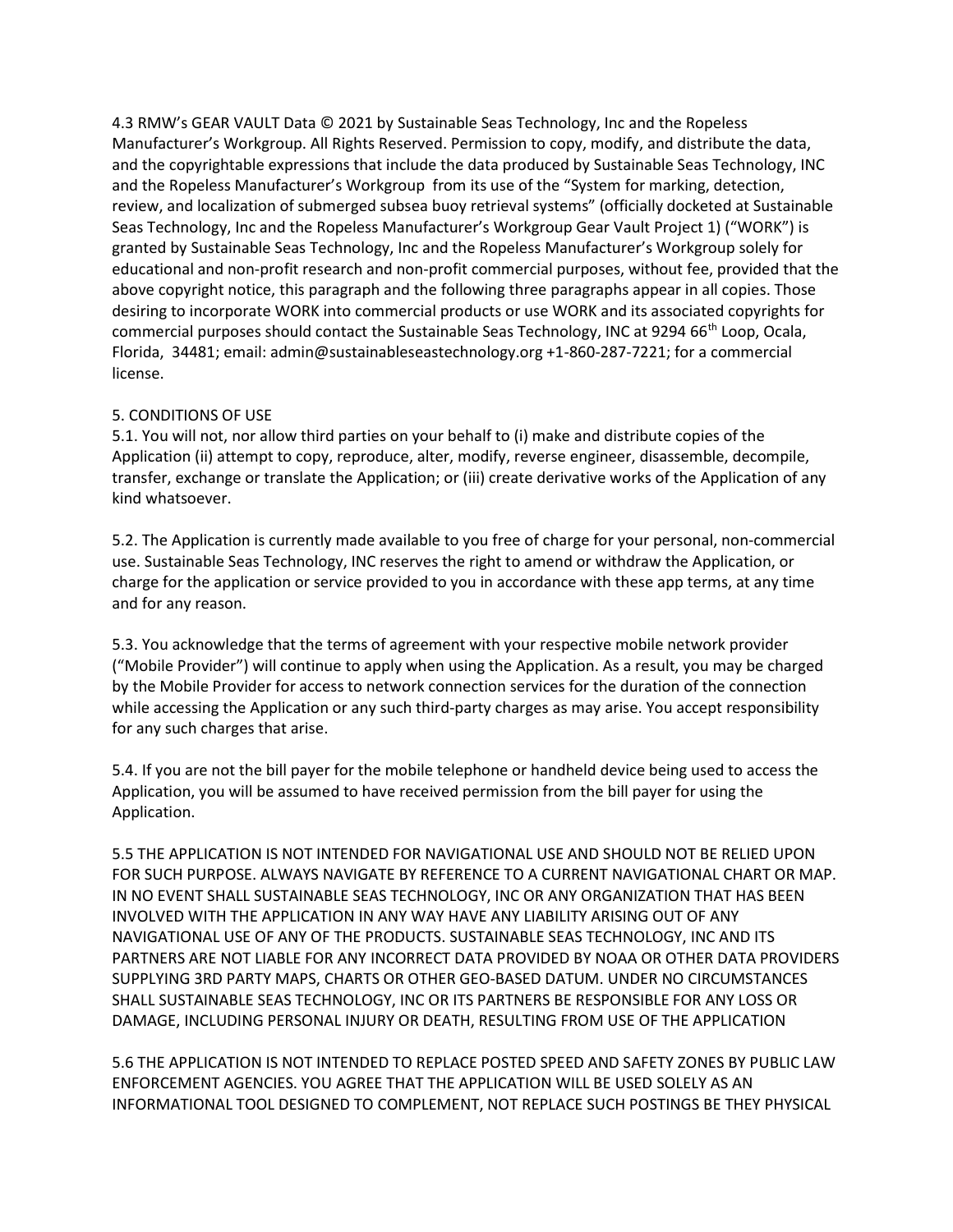SIGNS, POSTINGS ON GOVERNMENT AND LAW ENFORCEMENT WEB-SITES OR OTHER ELECTRONIC MESSAGE FORMATS.

5.7 IT IS A CRIMINAL OFFENSE TO PROVIDE INFORMATION TO LAW ENFORCEMENT OFFICIALS AND AGENCIES THAT YOU KNOW IS INCORRECT, FALSE OR MISLEADING. UNDER NO CIRCUMSTANCES WILL YOU USE THE APPLICATION TO SUPPLY INCORRECT, FALSE OR MISLEADING INFORMATION. SUSTAINABLE SEAS TECHNOLOGY, INC RESERVES THE RIGHT TO TERMINATE YOUR USE OF THE APPLICATION AND REPORT YOU TO THE APPROPRIATE AUTHORITIES IN THE EVENT THAT YOU HAVE USED THE APPLICATION INVIOLATION OF THIS SECTION.

5.8 Sustainable Seas Technology, INC reserves the right to release subsequent versions of the Application. Sustainable Seas Technology, INC may modify the Terms of Use at any time with or without notice, and if a modification is unacceptable to you, you may cancel the Application by removing or deleting the Application from your smart phone. If you continue to use the Application, you will be deemed to have accepted the modifications.

# 6. TERMINATION

6.1. Sustainable Seas Technology, INC may terminate use of the Application at any time by giving notice of termination to you.

6.2. Upon any termination, (a) the rights and licenses granted to you herein shall terminate; (b) you must cease all use of the Software;

# 7. LIMITATION OF LIABILITY

In summary, the disclaimer below states you cannot depend on this app with your life, you should not use it as your primary navigation tool, and it's not the fault of the developers if you get hurt or lost.

LEGAL DISCLAIMER: THIS APPLICATION IS INTENDED FOR ENTERTAINMENT PURPOSES ONLY. NEITHER SUSTAINABLE SEAS TECHNOLOGY, INC, INC. NOR ITS PARTNERS MAKE ANY GUARANTEES, REPRESENTATIONS OR WARRANTIES RESPECTING THE RELIABILITY OF THIS APPLICATION OR ANY GPS DATA. THIS PRODUCT IS NOT SUBJECT TO REVIEW, OR TESTED, APPROVED OR CERTIFIED BY, ANY GOVERNMENT OR PRIVATE AGENCY FOR USE IN CONNECTION WITH (I) NAVIGATION OR AVIATION ACTIVITIES, (II) LIFE SAFETY ACTIVITIES, (III) MOTOR OR OTHER VEHICLES OR VESSELS OF ANY KIND, OR (IV) ANY OTHER PURPOSE OR USE. ANY USE OF THIS APPLICATION FOR ANYTHING OTHER THAN ENTERTAINMENT PURPOSES, INCLUDING FOR ANY ACTIVITY IN WHICH THE USER'S HEALTH OR SAFETY IS POTENTIALLY AT RISK AND FOR WHICH THE ACCURACY OR RELIABILITY OF GPS DATA IS CRITICALLY REQUIRED, COULD RESULT IN DAMAGE TO PERSON OR PROPERTY, UP TO AND INCLUDING INJURY OR DEATH. SUSTAINABLE SEAS TECHNOLOGY, INC AND ITS PARTNERS SPECIFICALLY DISCLAIM ANY AND ALL LIABILITY, INCLUDING WITHOUT LIMITATION, CONSEQUENTIAL AND INCIDENTAL DAMAGES THAT MAY ARISE IN ANY WAY FROM THE USE OR RELIANCE ON THIS APPLICATION OR ANY RELATED DATA.

7.1. In no event will Sustainable Seas Technology, INC or its partners be liable for any direct, indirect, special, punitive, exemplary, or consequential losses or damages of whatsoever kind arising out of your use or access to the Application, including loss of profit or the like whether or not in the contemplation of the parties, whether based on breach of contract, tort (including negligence), product liability or otherwise.